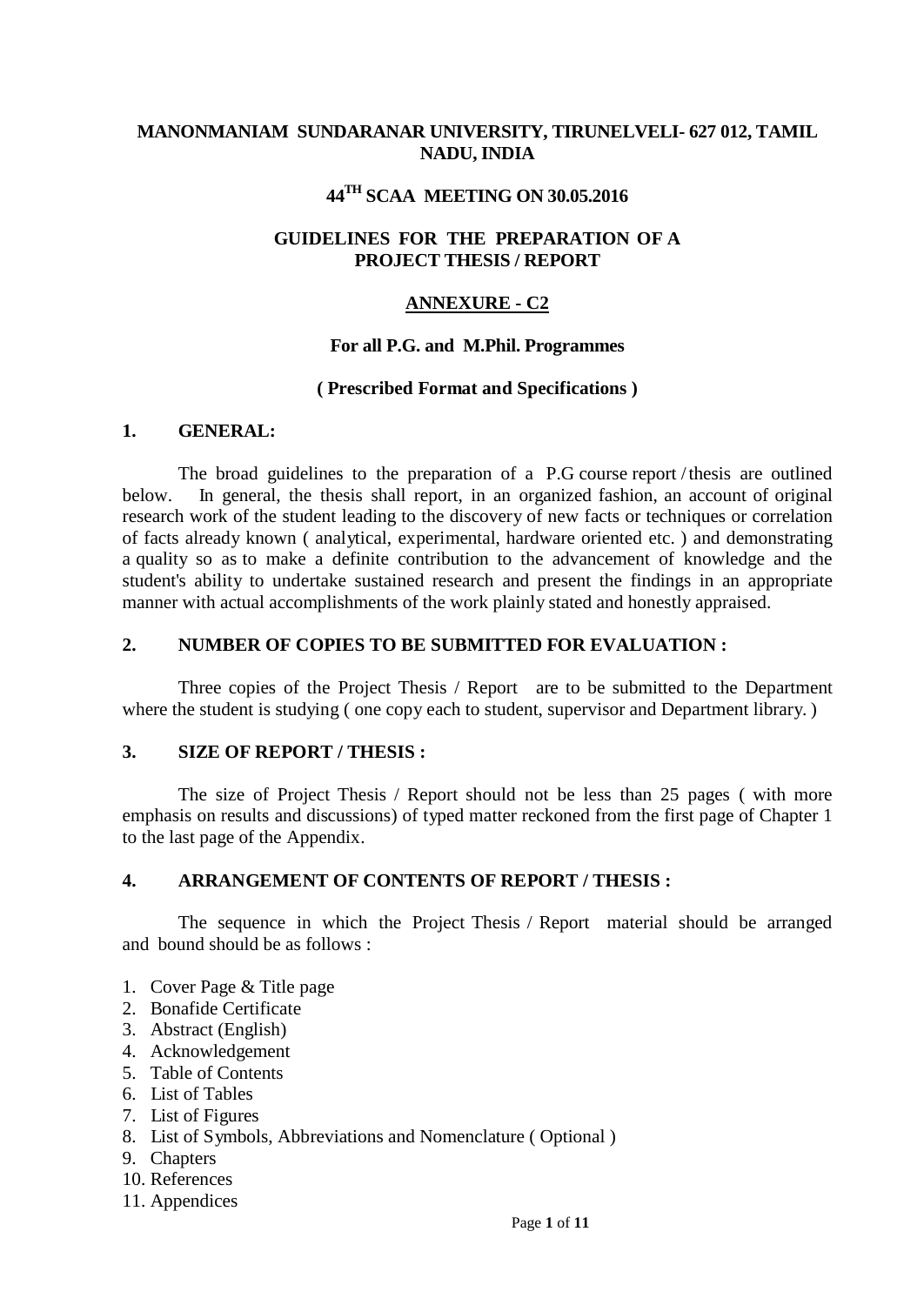The Tables and Figures shall be introduced in the appropriate places of the text pages.

## **5. PAGE DIMENSIONS AND MARGIN :**

The dimensions of the Project Thesis / Report should be 290 mm x 205 mm. Standard A4 size ( 297 mm x 210 mm ) paper may be used for making the opies. The Project Thesis / Report should be prepared on good quality white paper preferably not lower than 80 gsm. Same quality of paper should be used for the preparation of the entire report / thesis. The Project Thesis / Report ( at the time of submission ) should have the following page margins :

| Top edge    | ٠<br>$\blacksquare$ | 30 to 35 mm |
|-------------|---------------------|-------------|
| Bottom edge | ٠                   | 25 to 30 mm |
| Left side   | ٠                   | 35 to 40 mm |
| Right side  | ٠                   | 20 to 25 mm |

Tables and figures should conform to the margin specifications. Large size figures should be photographically or otherwise reduced to the appropriate size before insertion.

### **6. MANUSCRIPT PREPARATION :**

The general text of thesis shall be typed in font style Times New Roman and font size 12. The headings of all items from 2 to 11 listed in section 4 should be typed in capital letters without punctuation and centered 50 mm below the top of the page. The text should commence 4 line spacings below this heading.

### **6.1 Cover Page & Title Page :**

A specimen copy of the Cover page & Title page for report / thesis are given in Appendices - IA & IB.

### **6.2 Bonafide Certificate** :

The Bonafide Certificate shall be in  $1\frac{1}{2}$  and double line spacings as per the format shown in Appendix - II. The certificate shall carry the supervisor's signature and shall be followed by the supervisor's name, academic designation (not any other responsibilities of administrative nature ), department and full address of the institution where the supervisor has guided the student. If a Joint Supervisor is involved, a third column may be added after the Supervisor with the details as similar to that of the Supervisor.

### **6.3 Abstract** :

Abstract should be an essay type of narration not exceeding t wo pages outlining the research problem, the methodology used for tackling it and a summary of the findings, typed in double line spacing.

### **6.4 Acknowledgement :**

The "Acknowledgement" shall be brief and should not exceed one page, typed in double line spacing. The student's signature shall be made at the right bottom above his / her name typed in capitals.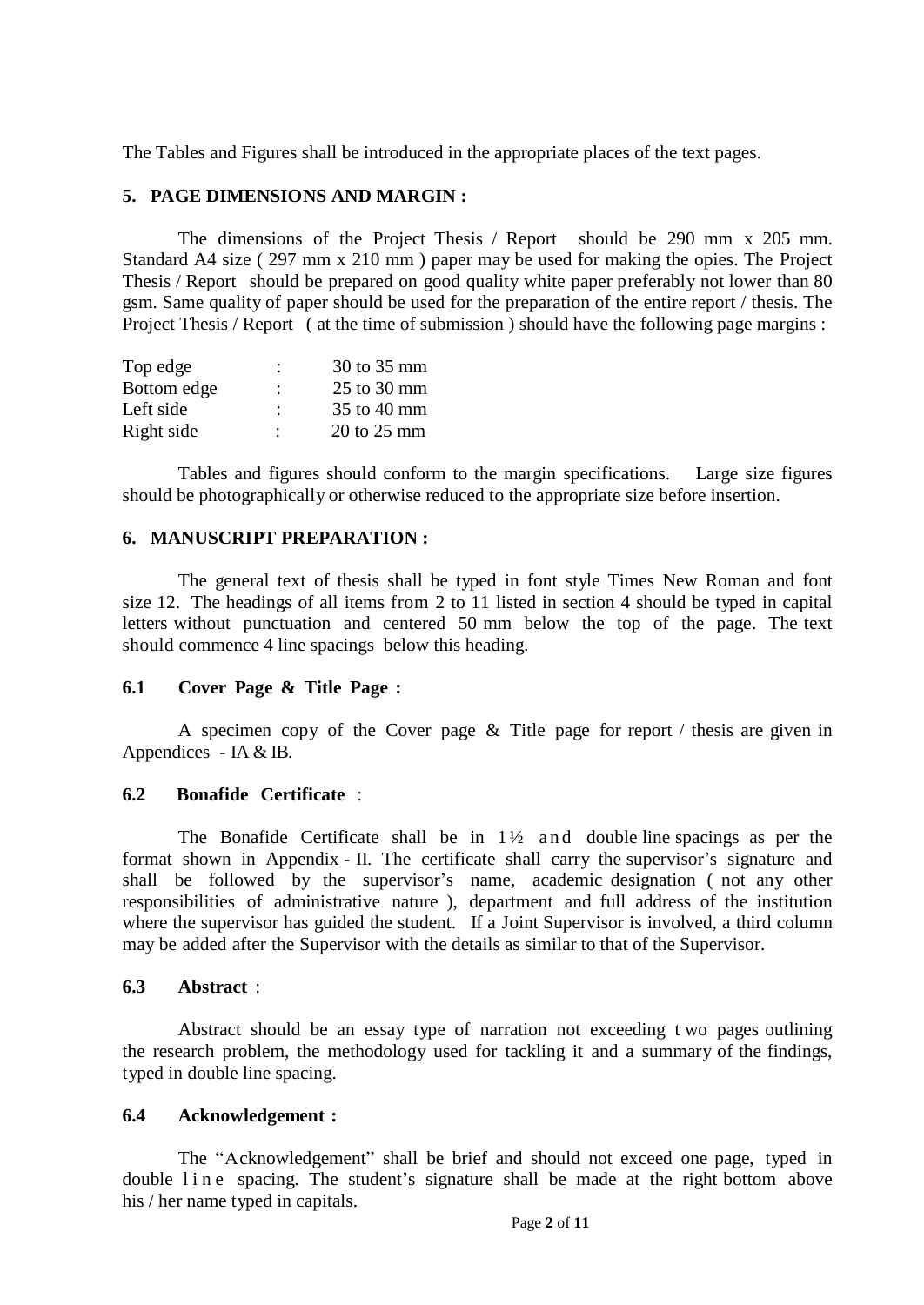### **6.5 Table of contents** :

The table of contents should list all the materials following it as well as any other materials which precede the same. The title page, Bonafide Certificate and Acknowledgment will not find a place among the items listed in the Table of Contents but the page numbers in lower case Roman letters are to be accounted for them. One and a half line spacing should be adopted for typing the matter under this head. A specimen copy of the Table of Contents for adopted for typing the matter under this head. report / thesis is given in Appendix - III.

### **6.6 List of Tables** :

The list should use exactly the same captions as they appear in the above tables in the text and the caption shall follow 'sentence case'. One and a half line spacings should be adopted for typing the matter under this head.

### **6.7 List of Figures** :

The list should use exactly the same captions as they appear below the figures in the text and the caption shall follow "sentence case". One and a half line spacings should be adopted for typing the matter under this head.

### **6.8 List of Symbols, Abbreviations and Nomenclature** :

One and a half line spacings should be adopted for typing the matter under this head. Standard symbols, abbreviations etc. should be used.

### **6.9 Chapters** :

The chapters may include for the Project Thesis / Report as below :

- Chapter I : Introduction
- Chapter II : Literature Review
- Chapter III : Theoretical Background / Concepts / Methodology / Design / Modeling

 The other chapters may include Results of Analytical / Design / Modeling and Simulation / Experimental study and Discussion as applicable.

- Conclusions and Scope for future work
- Appendices ( if any )
- References ( must also be included in text )

 The main text may have several chapters and each chapter may be divided into several divisions and sub-divisions.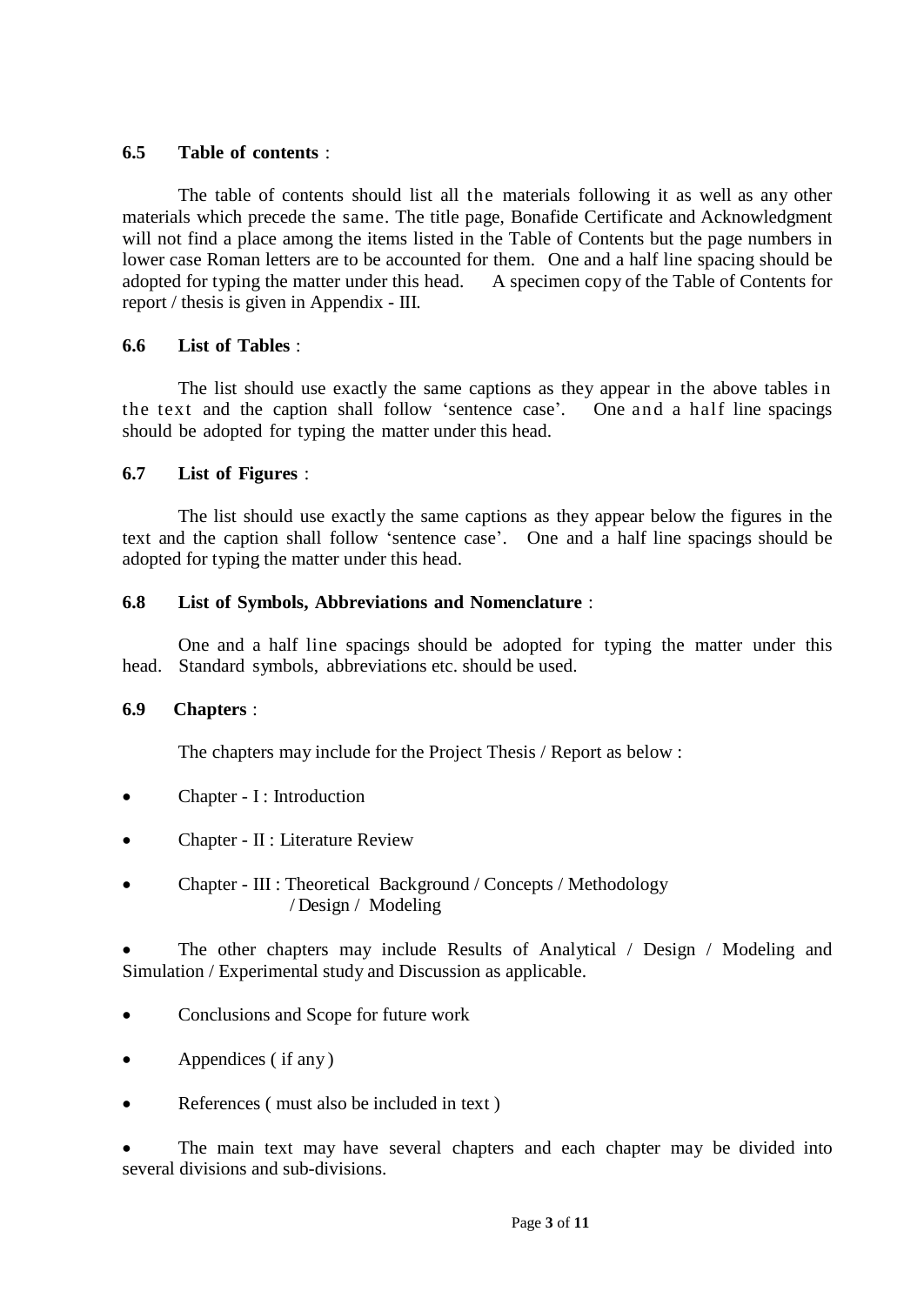Each chapter should be given an appropriate title.

 Tables and Figures in a chapter should be placed in the immediate vicinity of the reference where they are cited.

 Footnotes should be used sparingly. They should be typed single space and placed directly underneath in the very same page, which refers to the material they annotate.

## **6.10 Appendices** :

Appendices are provided to give supplementary information, which if included in the main text may serve as a distraction and could the central theme under discussion.

\* Appendices should be numbered using Arabic numerals, e.g. Appendix - I, Appendix – II etc.

\* Appendices, Tables and References appearing in Appendices should be numbered and referred to at appropriate places just as in the case of chapters.

Appendices shall carry the title of the work reported and the same title shall be made in the contents page also.

\* The list of publications made by a student during the period of project work, shall be brought in the Appendix titled, as the List of Publications and the same shall be reported in the contents. The author can r e f e r the publications mentioned in the Appendix, in the text of the Report / Thesis, by mentioning his/her name followed by Appendix number and the year of publication, in brackets.

# **6.11 List of References** :

Any works of other researchers, if used either directly or indirectly, should be indicated at appropriate places in the report/thesis. The citation may assume any one of the following forms. The authors" publications during the period of the project work should not be included in the references and can be separately mentioned as in 6.10.

## **Examples of citation :**

(i) An improved algorithm has been adopted in literature ( Tsychiya 1980 )

(ii) Jankins and Walts (1968) have dealt at length this principle.

(iii) The problem of mechanical manupulators has been studied by Shin et al (1984) and certain limitations of the method used, has been pointed out by Shin et al (1984 a).

The listing should be typed 4 spaces below the heading "REFERENCES" in alphabetical order in single spacing left-justified. The reference material should be listed in the alphabetical order of the first author. The name of the author/authors should be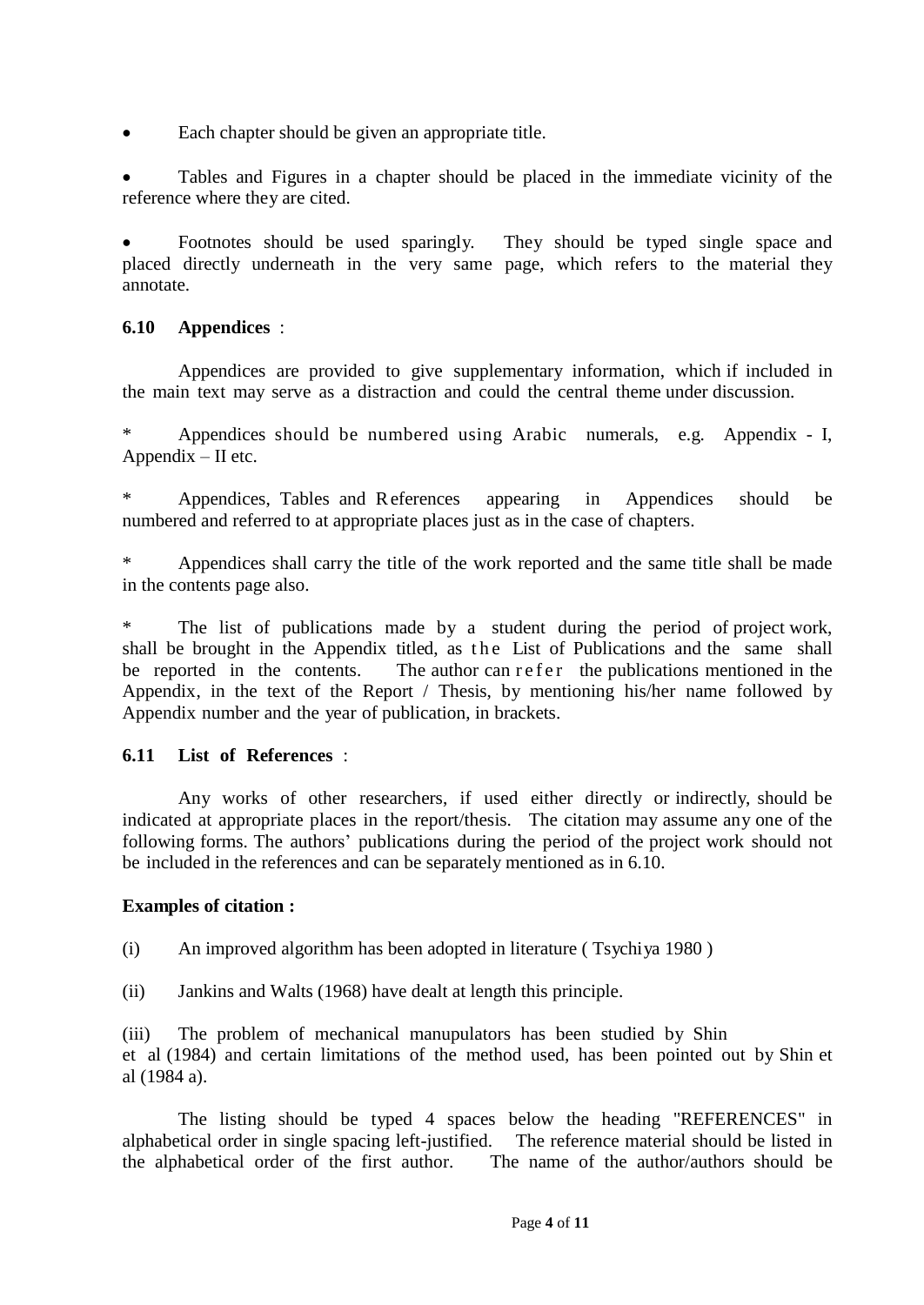immediately followed by the year and other details. A typical illustrative list given below relates to the citation example quoted above.

### **REFERENCES**

1. Ariponnammal S. and Natarajan S. (1994), "Transport Phenomena of Sm Se1-xAsx", Pramana – Journal of Physics, Vol. 42, No.5, pp.421-425.

2. Barnard R.W. and Kellogg C. (1980) "Applications of Convolution operators to Problems in univalent function theory", Michigan Mach. Journal, Vol. 27, pp.1-94.

3. Jankins G.M. and Walts D.G. (1968)," Spectral Analysis and Its Applications', Holder Day, Sanfrancisco.

4. Shin K.G. and Mckay N.D. (1984), " Open loop minimum time control of mechanical manipulations and its applications", Proc. Amer. Contr. Conf., San Diego, CA, pp.1231-1236.

### **6.12 Tables and Figures** :

By the word Table, it is meant tabulated numerical data in the body of the thesis as well as in the Appendices. All other non-verbal material used in the body of the thesis and Appendices such as charts, graphs, maps, photographs and diagrams may be designated as figures.

A table or figure including caption should be accommodated within the prescribed margin limits and should appear on the page, where the first reference is made as far as possible.

\* Tables and figures on half page or less in length may appear on the same page along with the text. However, they should be separated from the text both above and below by triple spacing.

\* Two or more small tables or figures may be grouped if necessary in a single page.

Photographs if any, should be included as colour print only. More than one photograph can be included in a page.

\* Samples of Fabric, Leather, etc., if absolutely necessary may be attached evenly in a page and fixed/pasted suitably and should be placed in Appendix only.

The caption of a figure should follow sentence case, centre aligned and placed below the figure. The caption of a table should be at the top of the table, left aligned and placed above the table.

## **7. TYPING INSTRUCTIONS :**

## **7.1 General :**

Page **5** of **11** This section includes additional information for final typing of the thesis. Some information given earlier u n d e r 'Manuscript preparation' shall also be referred.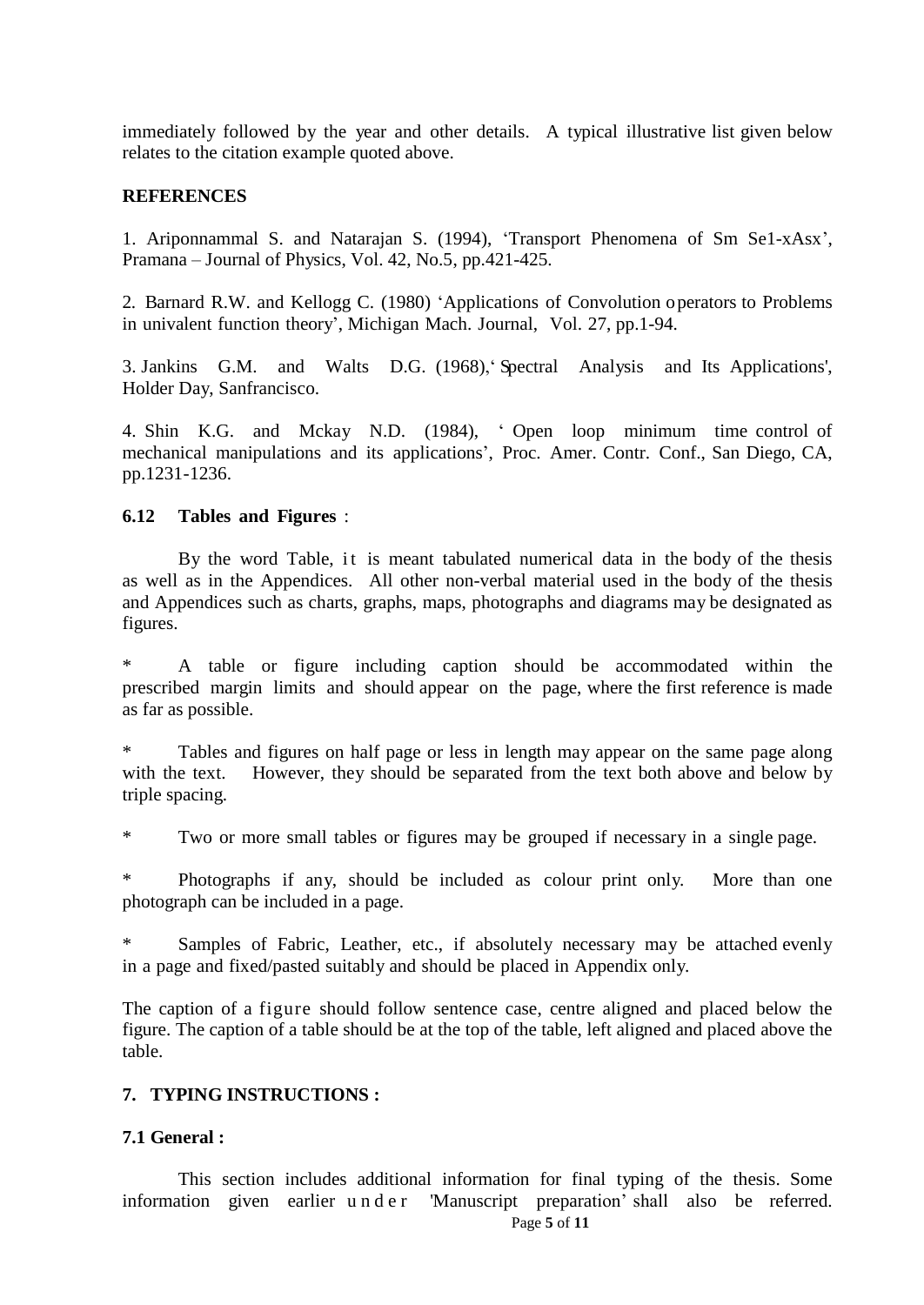The impressions on the typed / duplicated / printed copies should be black in colour. Corrections, interlineations and crossing out of letters or words will not be permitted in any of the copies of the report / thesis intended for submission. Erasures, if made, should be neatly carried out in all copies. A sub-heading at the bottom of a page must have at least two full lines below it or else it should be carried over to the next page. The last word of any page should not be split using a hyphen. One and a half line spacings should be used for typing the general text. The general text shall be typed in the Font Style Times New Roman and Font Size 13.

Single line spacing should be used for typing for :

- (i) Long Tables
- (ii) Long quotations
- (iii) Foot notes
- (iv) Multilane captions
- (v) References

All quotations exceeding one line should be typed in an indented space, the indentation being 15mm from either margin. Double line spacing should be used for typing the Bonafide Certificate and Acknowledgement.

### **7.2 Chapters :**

The format for typing chapter headings, division headings and sub division headings shall be same as given in Table of Contents.

The word CHAPTER without punctuation should be centred 50 mm down from the top of the page. Two spaces below, the title of the chapter should be typed centrally in capital letters. The text should commence 4 spaces below this title, the first letter of the text starting 20 mm, inside from the left hand margin.

The division and sub-division captions along with their numberings should be leftjustified. The captions should start at 20 mm from left margin. The typed material directly below division or sub-division heading should commence 2 spaces below it and should be offset 20 mm from the left hand margin. Within a division or sub-division paragraphs are permitted. The paragraph should commence 3 spaces below the last line of the preceding paragraph or caption, the first letter in the paragraph being offset from the left hand margin by 20 mm.

### **8. NUMBERING INSTRUCTIONS :**

### **8.1 Page Numbering :**

All pages numbers (whether it be in Roman or Arabic numbers) should be typed without punctuation on the lower right hand corner 20 mm from bottom with the last digit in line with the right hand margin. The preliminary pages of the thesis (such as Title page, Acknowledgement, Table of Contents etc.) should be numbered in lower case Roman numerals. The title page will be numbered as (i) but this should not be typed. The page immediately following the title page shall be numbered (ii) and it should appear at the bottom right hand corner as already specified. Pages of main text, starting with Chapter 1 should be consecutively numbered using Arabic numerals.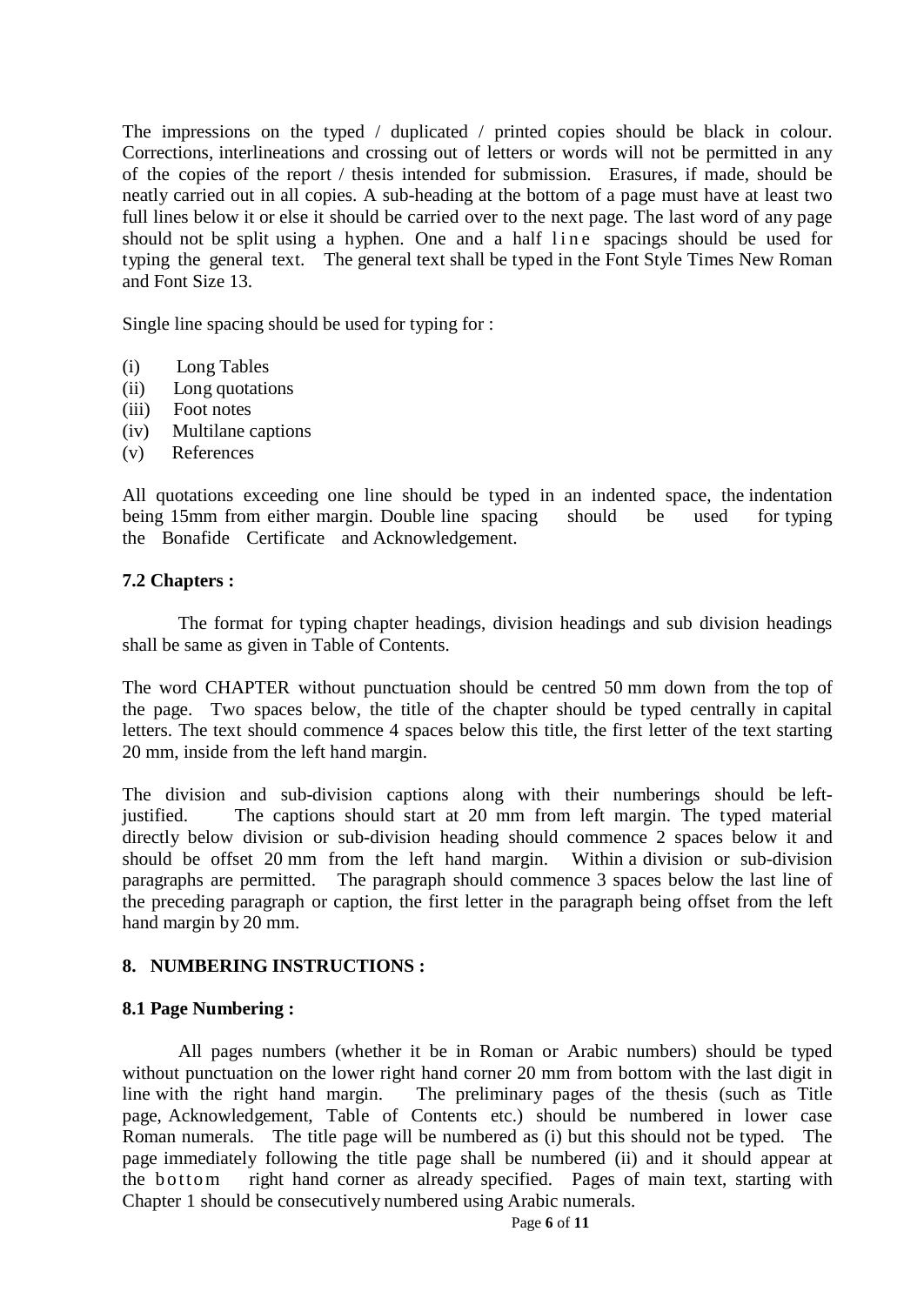### **8.2 Numbering of Chapters, Divisions and Sub-Divisions :**

The numbering of chapters, divisions and sub-divisions should be done using Arabic numerals only and further decimal notation should be used for numbering the divisions and sub-divisions within a chapter. For example division / sub-division 4 under division 3 belonging to chapter 2 should be numbered as 2.3.4. The title for the division/sub-division shall start at 20 mm from the left margin, following the number assigned to it.

Every chapter beginning with the first chapter should be serially numbered using Arabic numerals. Appendices included should also be numbered using Roman numerals starting with in an identical manner starting with Appendix I.

### **8.3 Numbering of Tables and Figures :**

Tables and Figures appearing anywhere in the thesis should bear appropriate numbers. The rule for assigning such numbers is illustrated through an example. Thus, if a figure in Chapter 3, happens to be the fourth then assign 3.4 to that figure. Identical rules apply for tables except that the word Figure is replaced by the word Table. If figures (or tables) appear in appendices then figure 3 in Appendix II will be designated as Figure A 2.3. If a table to be continued into the next page this may be done, but no line should be drawn underneath an unfinished table. A table continued into the next page should have a caption like, Table 2.1 (continued), placed centrally and underlined.

### **8.4 Numbering of Equations :**

Equations appearing in each Chapter or Appendix should be numbered (Arabi numerals) serially, the numbering shall commence freshly for each Chapter or Appendix. Thus for example, an equation appearing in Chapter 2, if it happens to be the eighth equation in that Chapter should be numbered (2.8), while referring to this equation in the body of the thesis it should be referred to as Equation (2.8).

## **9. BINDING SPECIFICATIONS :**

Thesis should be bound using flexible cover of thick white art paper. The cover should be printed in black colour and the text for printing should be identical as prescribed for the title page.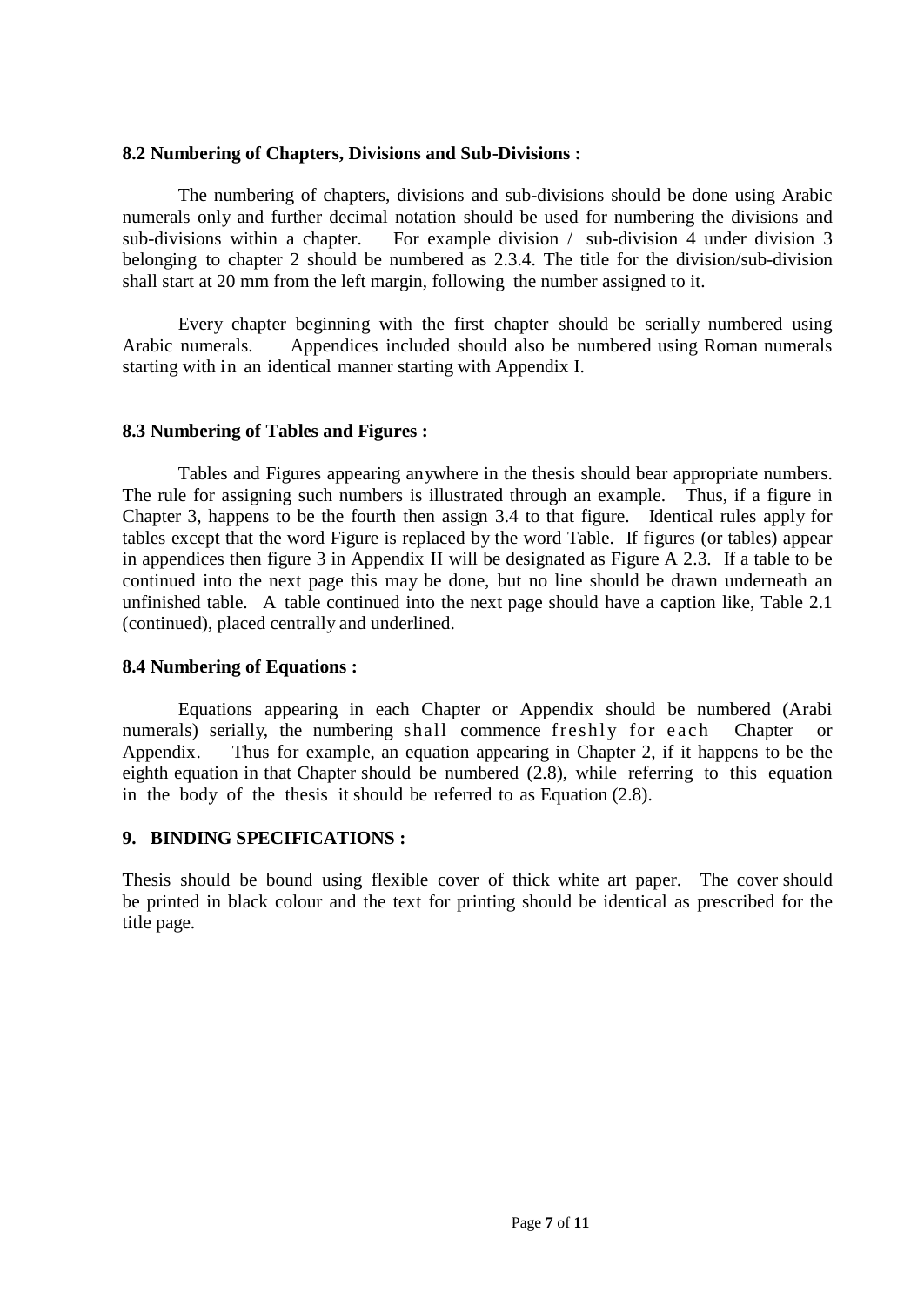**APPENDIX I A :** ( A typical Specimen of Cover Page & Title Page – Thesis)

<Font Style Times New Roman - bold>

## **TITLE OF THESIS**

<Font Size 18> <1.5 line spacing>

# **A THESIS**

<Font Size 14>

*Submitted by* <Font Size 14> <Italic>

## **NAME OF THE CANDIDATE** <Font Size 16>

*in partial fulfillment for the award of the degree of* <Font Size 14> <1.5 line spacing>

> **MASTEROF SCIENCE IN PHYSICS**

<Font Size 16>



**DEPARTMENT OF PHYSICS MANONMANIAM SUNDARANAR UNIVERSITY** TIRUNELVELI – 627 012 <Font Size 16><1.5 line spacing>

> **MONTH AND YEAR** <FontSize14>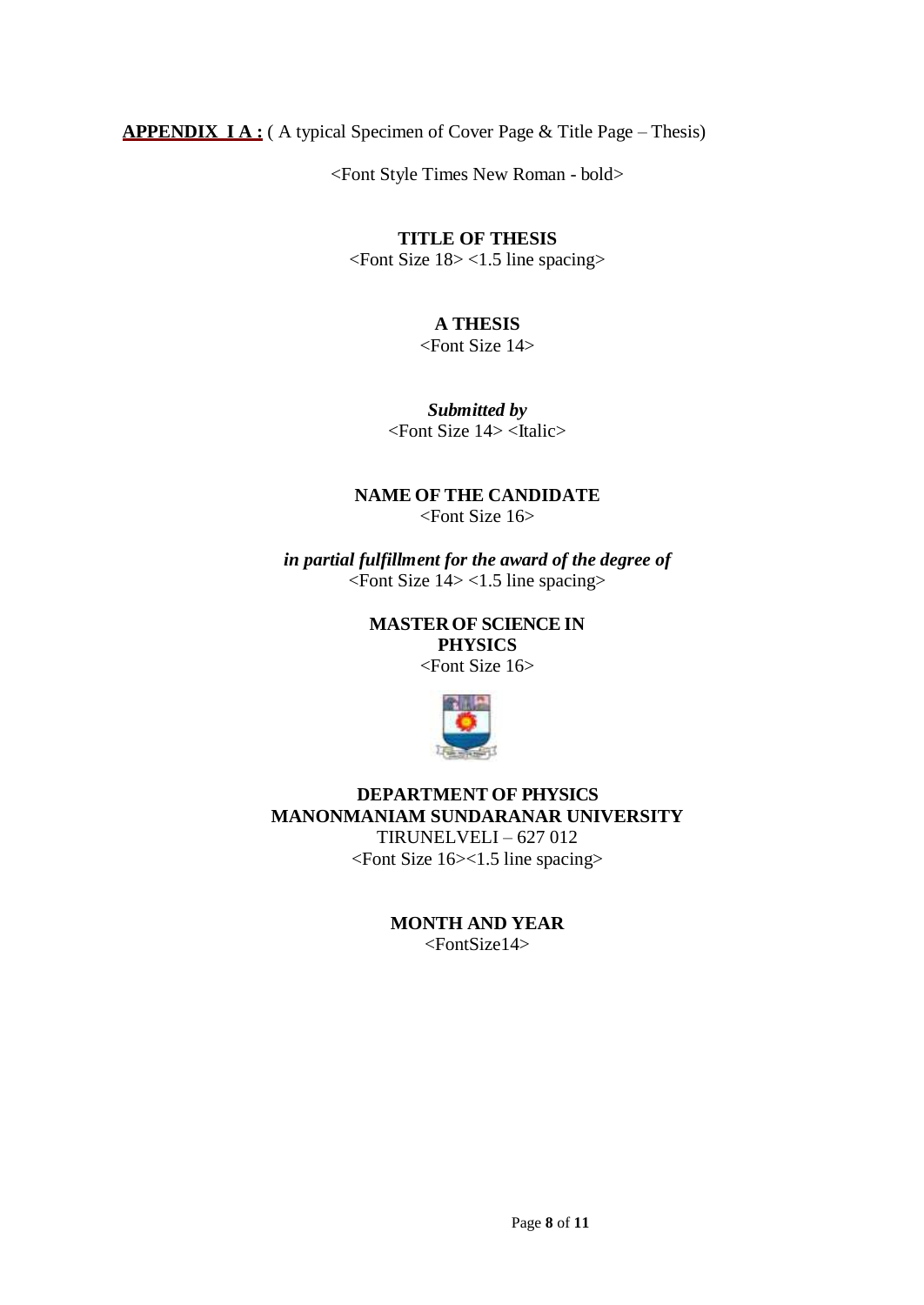**APPENDIX - I B :** (A sample Cover Page & Title Page –Thesis)

## **STUDIES ON EFFECT OF NUCLEAR RADIATION**

**A THESIS**

*Submitted by*

# **PADMA G**

*in partial fulfillment for the award of the degree of*

### **MASTEROF SCIENCE IN PHYSICS**



## **DEPARTMENT OF PHYSICS MANONMANIAM SUNDARANAR UNIVERSITY** TIRUNELVELI - 627012

APRIL 2017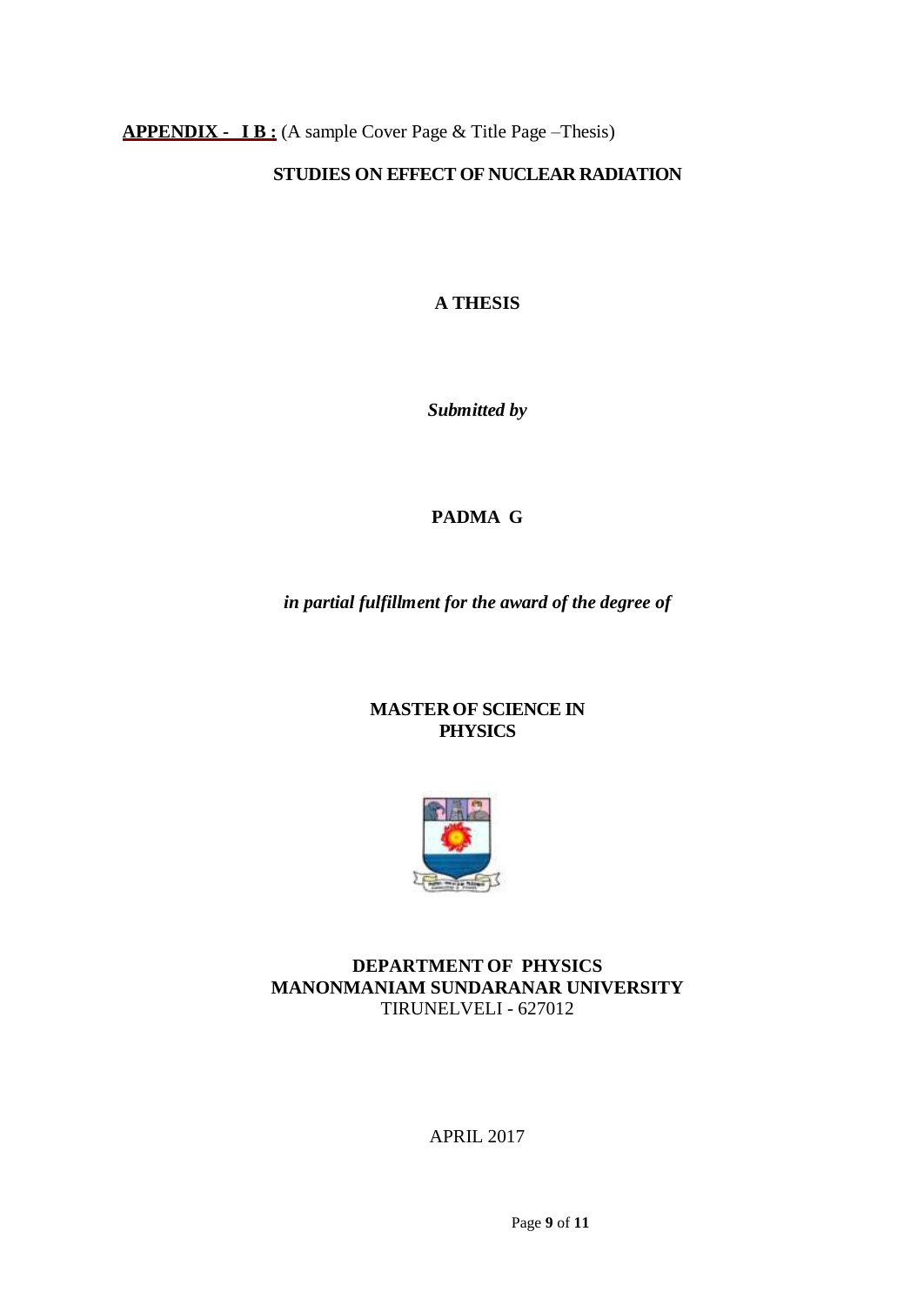## **APPENDIX - II : ( A typical Specimen of Bonafide Certificate for Thesis )**

<Font Style Times New Roman>

**MANONMANIAM SUNDARANAR UNIVERSITY**

TIRUNELVELI - 627012 <Font Style Times New Roman – Size - 18>

### **BONAFIDECERTIFICATE**

<Font Style Times New Roman – Size - 16>

<Font Style Times New Roman – Size - 13> Certified that this Thesis titled "**\_\_\_\_\_\_\_\_\_\_\_\_\_\_\_\_\_**" is the bonafide work of **NAME OF THE CANDIDATE ( Reg. No.: )** who carried out the work under my supervision. Certified further that to the best of my knowledge the work reported herein does not form part of any other thesis or dissertation on the basis of which a degree or award was conferred on an earlier occasion on this or any other candidate.

<<Signature of the HOD with date>> <<Signature of the Supervisor with date>>

<<Name of HOD >> <<Name of the Supervisor >>

Tirunelveli – 627 012 Tirunelveli – 627 012

Professor and Head <<Academic Designation of the Supervisor>> Department of Physics  $\langle\langle N\rangle\rangle$ Manonmaniam Sundaranar University Manonmaniam Sundaranar University